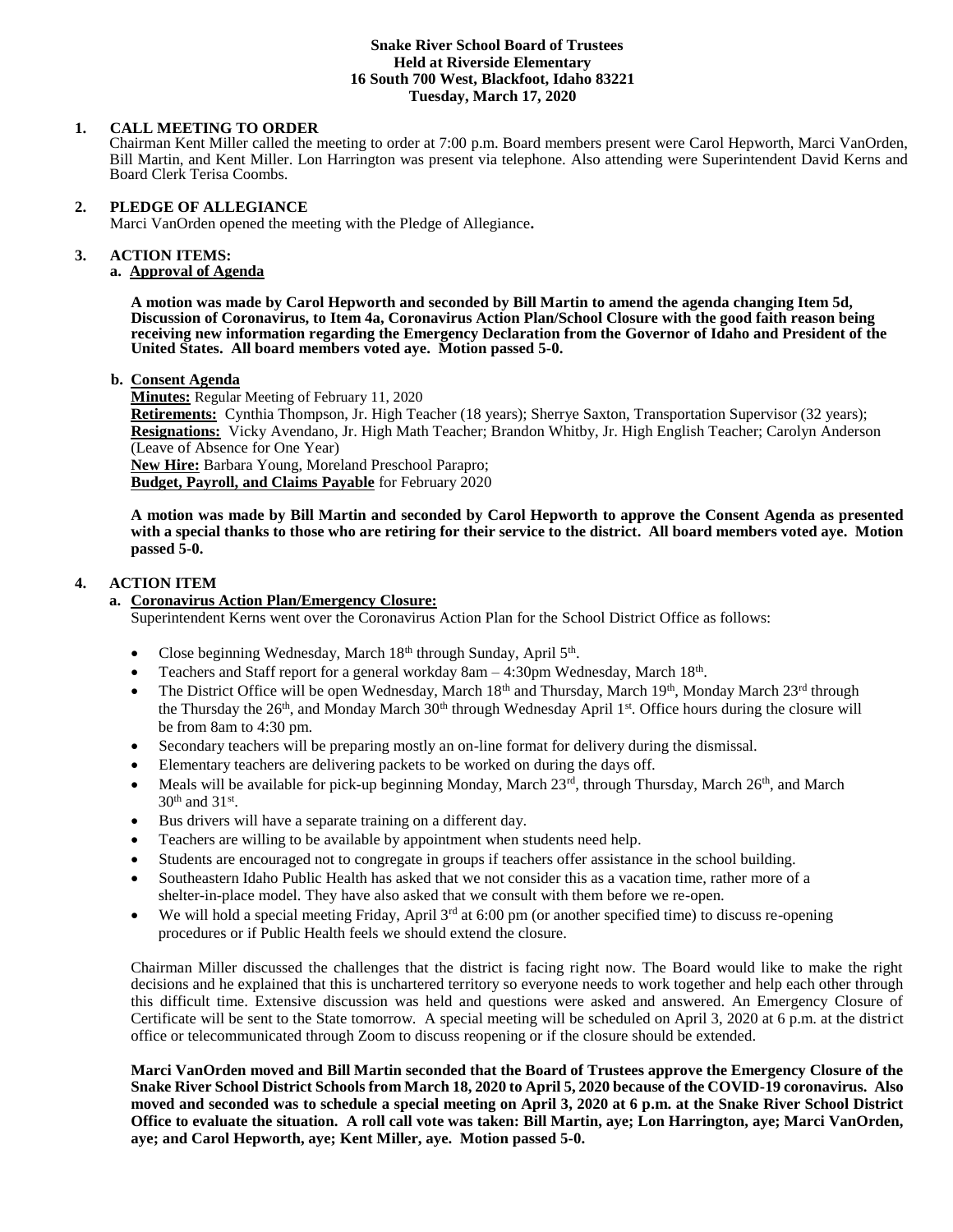# **5. PATRON FORUM**

There were no comments.

# **6. INFORMATION ITEMS**

#### **a. Riverside Elementary Presentation**

Riverside Elementary Principal Janae Peterson welcomed the Board and then introduced teachers Courtney Purcell, Brittany Fuller, Laura Forsgren, and Chelsea Sorensen. Each gave a PowerPoint about the writing curriculum, I-Ready, My View, and the Gifted and Talented Program. A student from Riverside read a report that he had written about George Washington and after he received a warm ovation. The Board asked Principal Peterson if she had any needs that they could help her with and discussion was held. They also thanked the staff for their dedication and for the good things that are happening at Riverside Elementary.

# **b. Final Report on the Septic System**

Superintendent gave a final report on the septic system. He discussed the different grants that the district received during the process. He also had an exit interview with Teresa Perkins from the INL who was satisfied with the final result. The district cannot thank them enough for the grant money that the district was given. Superintendent Kerns reported that the septic system is now complete.

# **c. Activities Report**

High School Athletic Director, Robert Coombs, gave a report on the activities that took place during the winter season at the high school. He also discussed the weight-training program at the high school and junior high. He talked about some of the myths that he has heard in the community about the weight-training program in the district and asked the Board's help in getting the truth out about the program. Discussion held and the Board thanked Mr. Coombs for presenting and for his hard work.

#### **d. Day on the Hill Report:**

Superintendent Kerns, Kent Miller and Lon Harrington all attended the annual Day on the Hill in Boise on February 17-18, 2020. Discussion was held about their experience at the event and they enjoyed watching the legislative process.

# **7. INFORMATION ITEMS**

#### **a. Upcoming Events:**

- **1. March 19, Kindergarten Registration was postponed and a different date will be scheduled.**
- **2. March 23, 24, 26, 27, 28—The Addams Family Performance was cancelled.**
- **3. Spring Break will be April 1-5, 2020.**
- **4. April 14, Jr. SAT Day was rescheduled for April 28th .**
- **5. April 15, Next Regular Board Meeting at the high school at 6:15 p.m.**
- **6. April 20-21, Law Conference in Boise was cancelled.**

#### **8. ACTION ITEMS—POLICY READINGS SECOND READINGS:**

**Policy 6444 "Homebound Student Services"** This policy is updated to add physician assistant and nurse practitioner as acceptable sources of authorization. No further changes were made.

#### **Bill Martin moved and Carol Hepworth seconded to approve the second reading Policy 6444, "Homebound Student Services." All board members present voted aye. Motion passed 5-0.**

#### **FIRST READING:**

**Policy 3020, "Superintendent Evaluation"** This policy is updated to reflect the most current requirements relating to superintendent evaluations. Growth in student achievement may be considered as an optional measure. Discussion held. No further changes were made.

**Policy 3075, "Principal Evaluation"** This policy is updated to reflect the most current requirements relating to principal evaluations. Growth in student achievement may be considered as an optional measure. Extensive discussion held and many changes were made.

**Policy 3091, "Employing Retired Administrators"** This policy has been updated to reflect current references. No changes.

**Policy 6415, "Emergency School Closure"** This updated policy adds recent changes to state law that allows school districts to request a waiver of required instructional hours on a district-wide basis where natural occurrences creating unsafe conditions require school closure and a county or state disaster declaration has been issued in one or more counties where the district is located. Discussion held. Superintendent Kerns will fix the Spanish version.

**Policy 8445, "Communicable Diseases and Life-Threatening Illnesses"** Superintendent Kerns would like this policy to be reviewed because of the coronavirus situation. No changes.